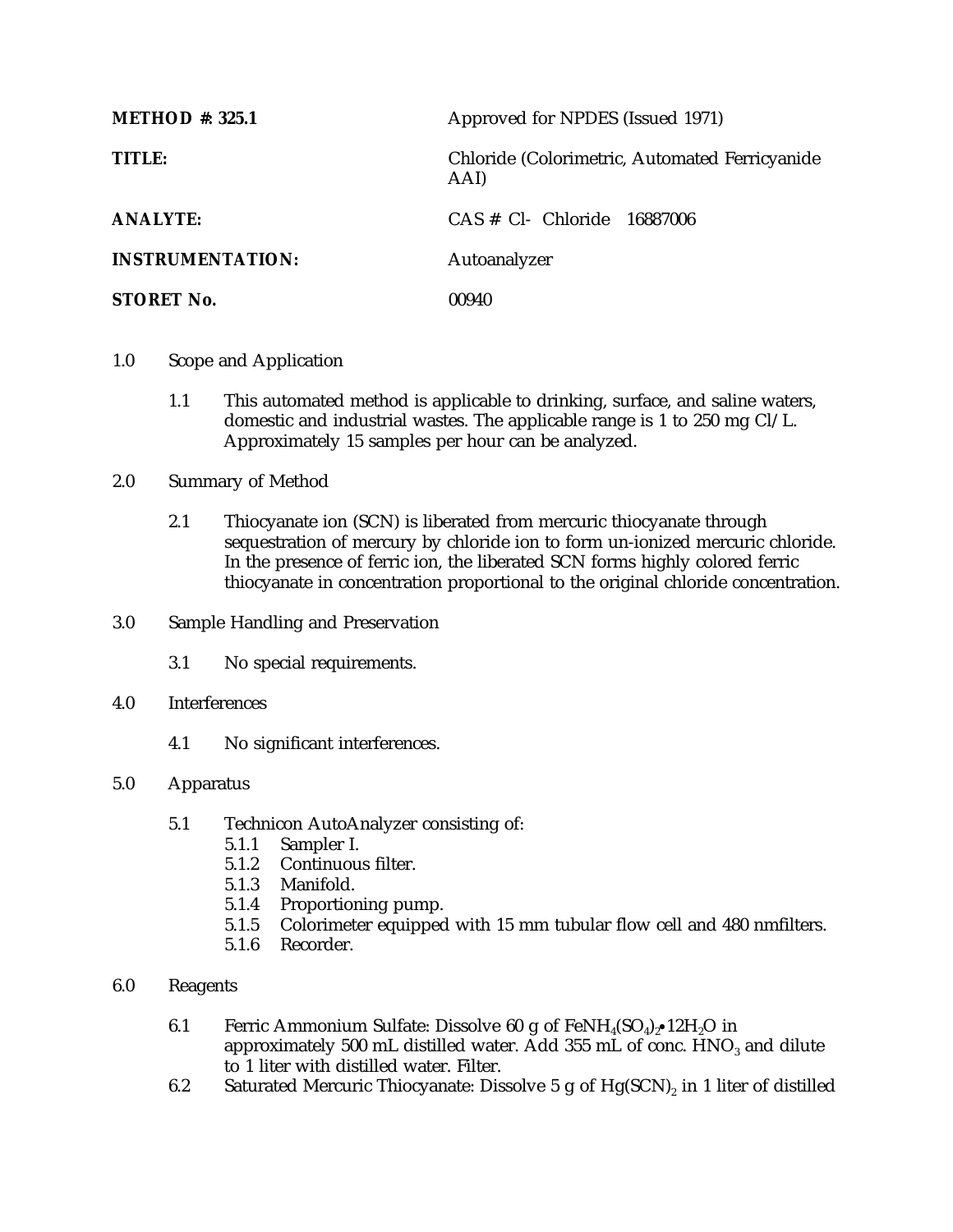water. Decant and filter a portion of the saturated supernatant liquid to use as the reagent and refill the bottle with distilled water.

- 6.3 Stock Solution (0.0141 N NaCl): Dissolve 0.8241 g of pre-dried (140°C) NaCl in distilled water. Dilute to 1 liter in a volumetric flask.  $1 \text{ mL} = 0.5 \text{ mg Cl.}$ 
	- 6.3.1 Prepare a series of standards by diluting suitable volumes of stock solution to 100.0 mL with distilled water. The following dilutions are suggested:

| mL of Stock |               |  |
|-------------|---------------|--|
| Solution    | Conc., $mg/L$ |  |
| 1.0         | 5.0           |  |
| 2.0         | 10.0          |  |
| 4.0         | 20.0          |  |
| 8.0         | 40.0          |  |
| 15.0        | 75.0          |  |
| 20.0        | 100.0         |  |
| 30.0        | 150.0         |  |
| 40.0        | 200.0         |  |
| 50.0        | 250.0         |  |

## 7.0 Procedure

- 7.1 No advance sample preparation is required. Set up manifold as shown in Figure 1. For water samples known to be consistently low in chloride content, it is advisable to use only one distilled water intake line.
- 7.2 Allow both colorimeter and recorder to warm up for 30 minutes. Run a baseline with all reagents, feeding distilled water through the sample line. Adjust dark current and operative opening on colorimeter to obtain stable baseline.
- 7.3 Place distilled water wash tubes in alternate openings in sampler and set sample timing at 2.0 minutes.
- 7.4 Place working standards in sampler in order of decreasing concentrations. Complete filling of sampler tray with unknown samples.
- 7.5 Switch sample line from distilled water to sampler and begin analysis.

## 8.0 Calculation

- 8.1 Prepare standard curve by plotting peak heights of processed standards against known concentrations. Compute concentration of samples by comparing sample peak heights with standard curve.
- 9.0 Precision and Accuracy
	- 9.1 In a single laboratory (EMSL), using surface water samples at concentrations of 1, 100, and 250 mg Cl/L, the standard deviation was  $\pm 0.3$ .
	- 9.2 In a single laboratory (EMSL), using surface water samples at concentrations of 10 and 100 mg Cl/L, recoveries were 97% and 104%,respectively.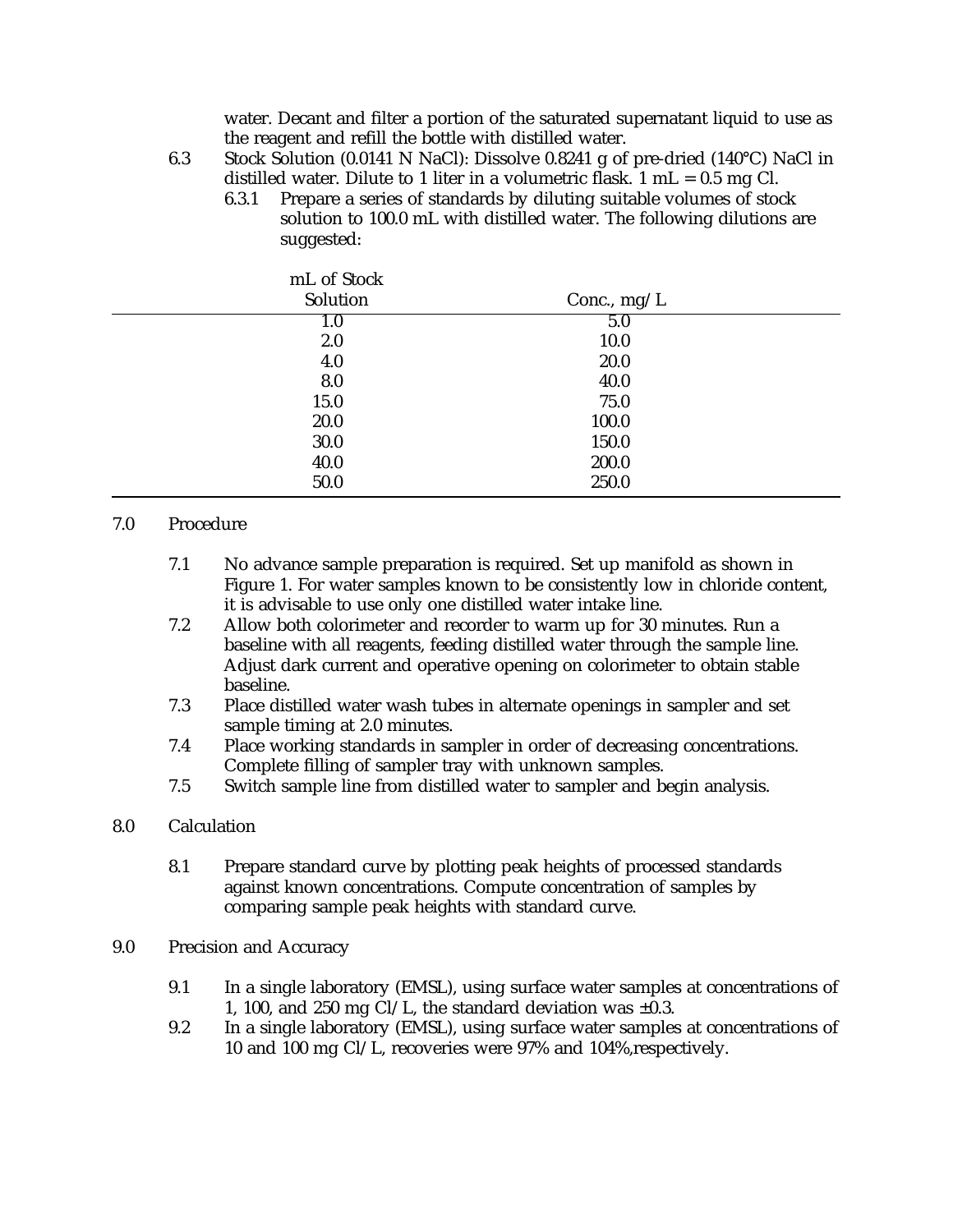## **Bibliography**

- 1. J. E. O'Brien, "Automatic Analysis of Chlorides in Sewage", Waste Engr., 33, 670-672 (Dec. 1962).
- 2. Standard Methods for the Examination of Water and Wastewater, 14th Edition, p 613, Method 602 (1975).